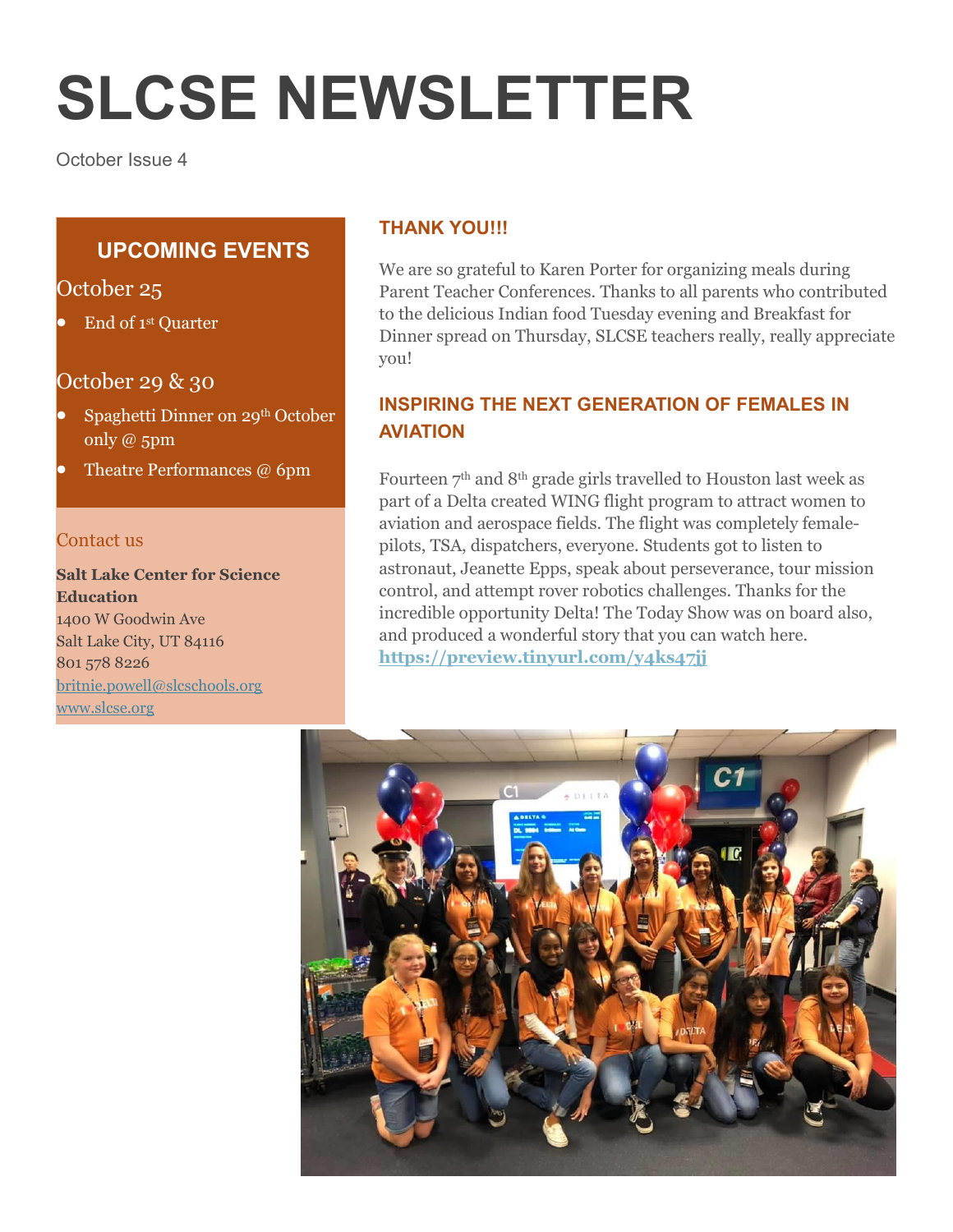#### **RIO MESA TRIP**



Students in Advanced Science Research and Dark Skies classes visited the University of Utah's Rio Mesa field research site for three days of science, nature, and good times. While there, students explored desert plant adaptations, examined migrating song birds, participated in plant field studies, shared scientific research, and gazed at the beautiful night sky.

## JUNIORS & SENIORS

- **Senior Breakfast** is on Friday October 25th @8am in the Media Center
- **November 1st** University of Utah priority deadline
- **November 8th** deadline to register for December 14th ACT test



#### **CONGRATULATIONS!**

Ahitza Flores Beltran and Amber Flores Beltran will both receive awards from Artes de Mexico en Utah for their artwork next week. They were named as winners contest *"Nuestras Raices""Our Roots"* to acknowledge the "International Year of the Indigenous Languages". The selected artworks will be published in a book along with the winners of the poetry and prose. This book is sponsored by the Salt Lake Community College and the Community Writing Center.

#### **SPAGHETTI DINNER FUNDRAISER**

Washington DC students are hosting a spaghetti dinner on October 29 at 5pm in conjunction with SLCSE's Theatre performance. Please come!



If you can help with donations of any of these items, please contact Ralph Davis.

4 cans (105 oz) of crushed tomatoes 1 large bottle of Ranch Salad Dressing 2 large Bottles of Italian Salad Dressing 2 large bags of torn iceberg lettuce salad from Costco 20 loaves of garlic bread

## **SCIENCE DAY AT THE UNIVERSITY OF UTAH**

Science Day at the U is a great way for high school students in grades 9-12 to get some hands-on exposure to a variety of science programs. Students attend science workshops and experience first-hand the exciting research and educational opportunities available at the University of Utah. During the lunch and closing ceremonies, one \$3,000 scholarship and three \$1,000 scholarship prizes will be awarded.